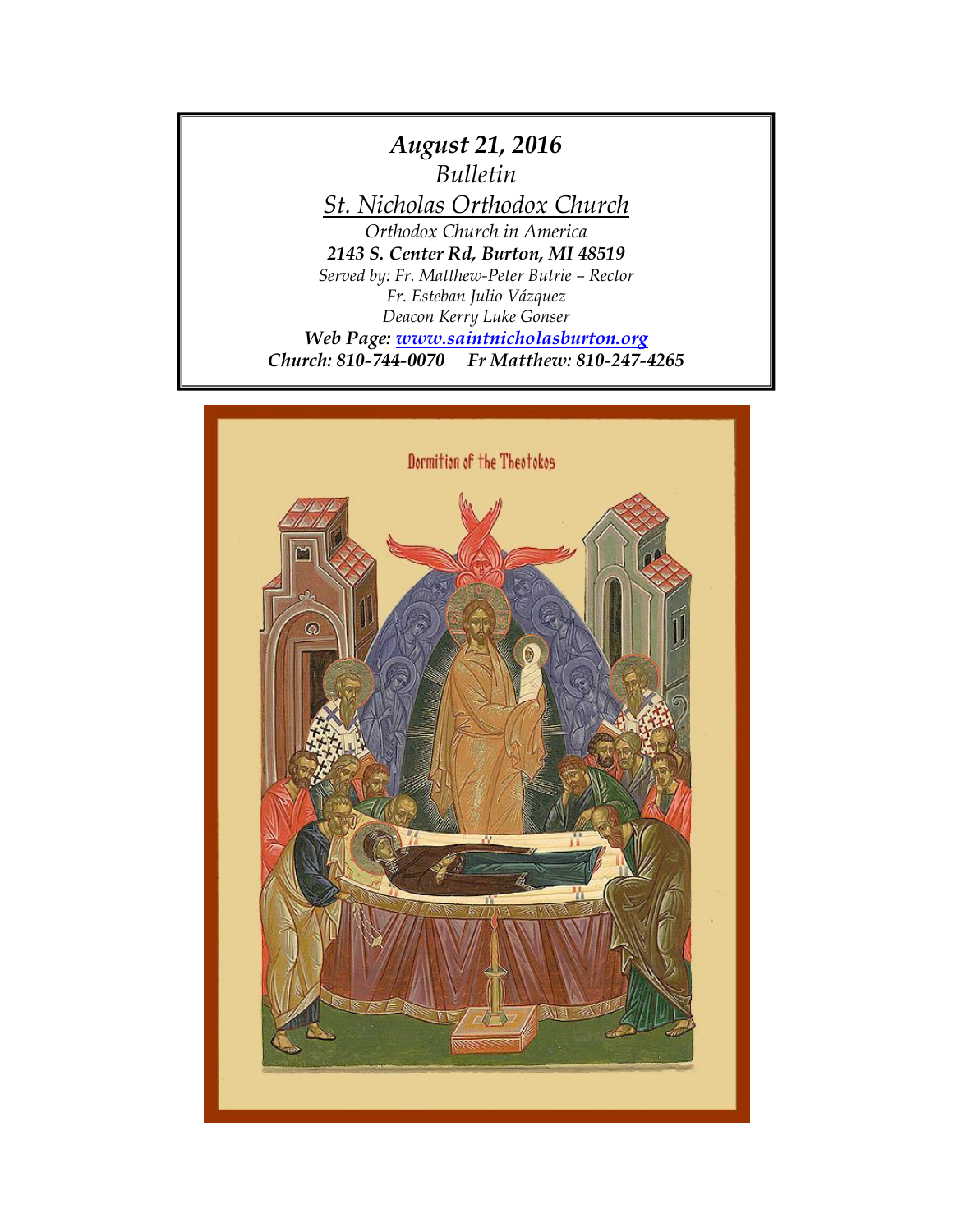**SUNDAY, AUGUST 21, 2016 9th SUNDAY AFTER PENTECOST — Tone 8. Afterfeast of the Dormition. Apostle Thaddæus of the Seventy (ca. 44). Martyr Bassa of Edessa and her sons Theogonius, Agapius, and Pistus (2nd c.). Ven. Abramius, Archimandrite and Wonderworker of Smolensk, and his disciple, Ven. Ephraim (13th c.). Ven. Abramius the Lover-of-Labor, of the Kiev Caves (Near Caves— 12th-13th c.).** 

### **FIRST ANTIPHON**

Make a joyful noise to God, all the earth! // sing of His name, give glory to His praise!

# **Through the prayers of the Theotokos, O Savior, save us!**

Give thanks to the Lord and call upon His name! // make known His deeds among the nations!

## **Through the prayers of the Theotokos, O Savior, save us!**

In the city of the Lord of hosts; // in the city of our God!

## **Through the prayers of the Theotokos, O Savior, save us!**

His sanctuary is in the city of peace, // and His dwelling in Zion!

## **Through the prayers of the Theotokos, O Savior, save us!**

Glory to the Father and to the Son and to the Holy Spirit, now and ever and unto ages of ages. Amen.

# **Through the prayers of the Theotokos, O Savior, save us!**

### **SECOND ANTIPHON**

The Lord loves the gates of Zion // more than all the dwellings of Jacob!

# **O Son of God, who arose from the dead, save us who sing to Thee! Alleluia!**

Glorious things are spoken of you, // O City of our God!

# **O Son of God, who arose from the dead, save us who sing to Thee! Alleluia!**

God has established her forever! // We have thought upon Thy mercy, O God, in the midst of Thy people!

**O Son of God, who arose from the dead, save us who sing to Thee! Alleluia!** The Most High has sanctified // His tabernacle!

### **O Son of God, who arose from the dead, save us who sing to Thee! Alleluia!**

Glory to the Father and to the Son and to the Holy Spirit, now and ever and unto ages of ages. Amen.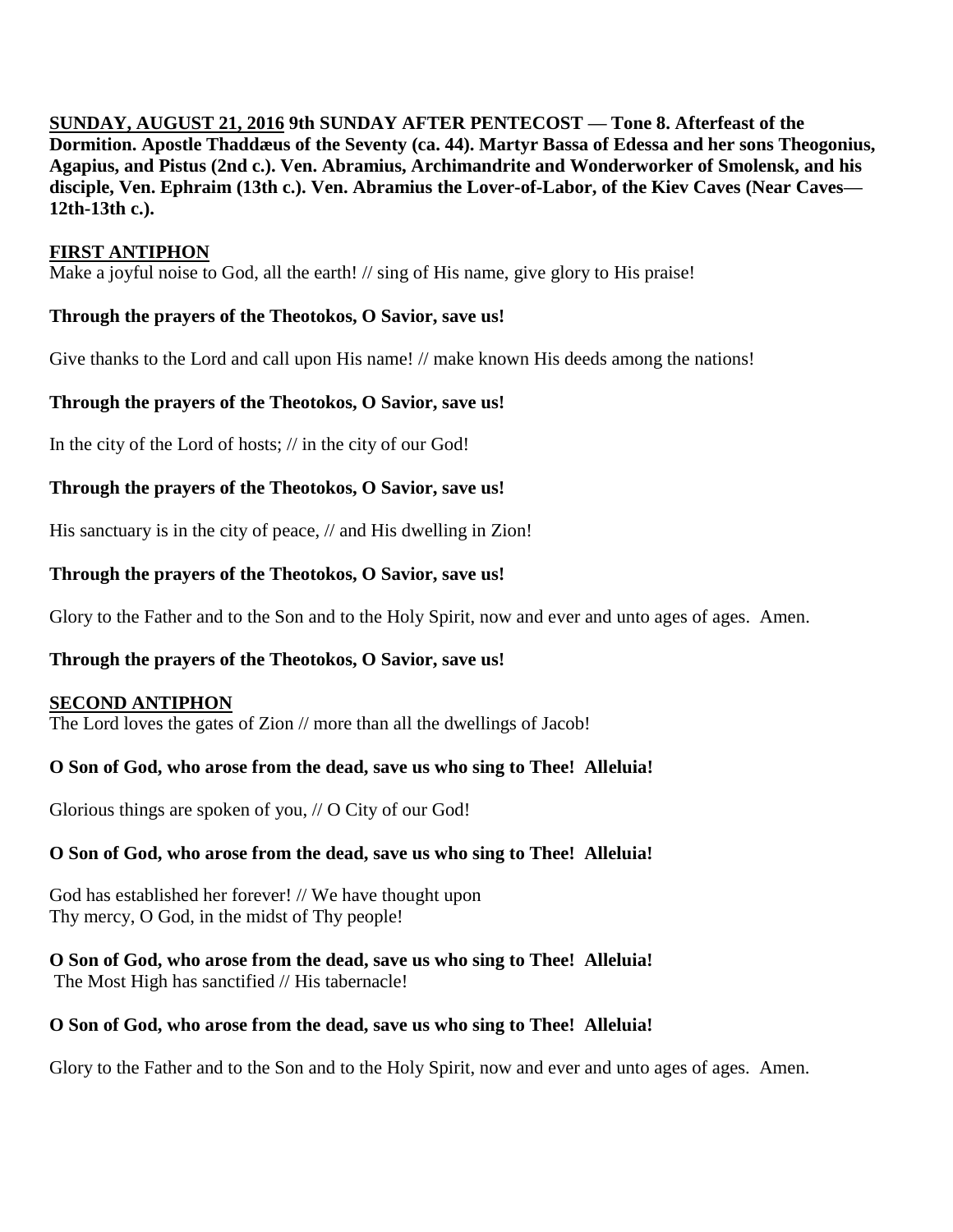Only-begotten Son and immortal Word of God, Who for our salvation didst will to be incarnate of the holy Theotokos and ever-virgin Mary, Who without change became man and wast crucified, Who art one of the Holy Trinity, glorified with the Father and the Holy Spirit: O Christ our God, trampling down death by death, save us!

# **THIRD ANTIPHON**

**O God, my heart is ready, my heart is ready! I will sing and give praise to Thy glory!**

**(Tone 1)** In giving birth you preserved your virginity. / In falling asleep you did not forsake the world, O Theotokos. / You were translated to life, O Mother of Life, // and by your prayers you deliver our souls from death. **What shall I render to the Lord for all His benefits toward me?**

**(Tone 1)** In giving birth you preserved your virginity. / In falling asleep you did not forsake the world, O Theotokos. / You were translated to life, O Mother of Life, // and by your prayers you deliver our souls from death.

# **TROPARIA**

**(Tone 8)** Thou didst descend from on high, O Merciful One! Thou didst accept the three day burial to free us

from our sufferings! O Lord, our Life and Resurrection: glory to Thee!

**(Tone 1)** In giving birth you preserved your virginity. / In falling asleep you did not forsake the world, O Theotokos. / You were translated to life, O Mother of Life, // and by your prayers you deliver our souls from death.

**(Tone 4)** In truth you were revealed to your flock as a rule of faith, a model of meekness, and teacher of abstinence, so you won the heights by humility, and riches by poverty, O Holy Father Nicholas, intercede with Christ God to save our souls.

# **KONTAKION**

**(Tone 2)** Neither the tomb, nor death, could hold the Theotokos, / who is constant in prayer and our firm hope in her intercessions. / For being the Mother of Life, // she was translated to life by the One Who dwelt in her virginal womb.

# *The Prokeimenon in the Eighth Tone:* **Pray and make your vows / before the Lord our God!**

*v.* **In Judah God is known; His name is great in Israel.**

# **THE FIRST EPISTLE OF THE HOLY APOSTLE PAUL TO THE CORINTHIANS (3:9-17)**

Brethren: we are God's fellow workers; you are God's field, God's building. According to the grace of God given to me, like a skilled master builder I laid a foundation, and another man is building upon it. Let each man take care how he builds upon it. For no other foundation can anyone lay than that which is laid, which is Jesus Christ. Now if any one builds on the foundation with gold, silver, precious stones, wood, hay, straw -- each man's work will become manifest; for the Day will disclose it, because it will be revealed with fire, and the fire will test what sort of work each one has done. If the work which any man has built on the foundation survives, he will receive a reward. If any man's work is burned up, he will suffer loss, though he himself will be saved, but only as through fire. Do you not know that you are God's temple and that God's Spirit dwells in you? If anyone destroys God's temple, God will destroy him. For God's temple is holy, and that temple you are.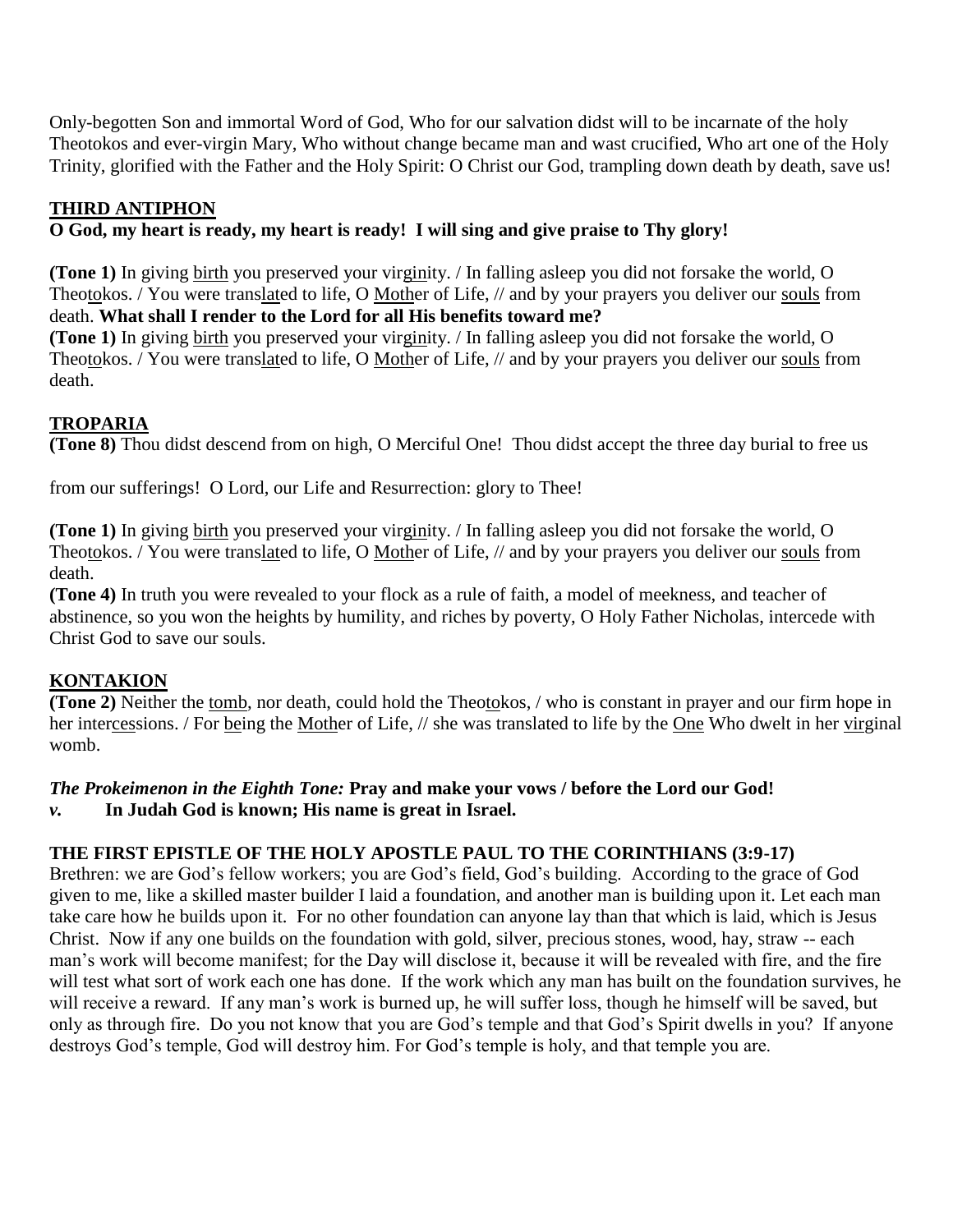#### *Alleluia, Tone 8 v.* **Come let us rejoice in the Lord! Let us make a joyful noise to God our Savior!**

#### *v.* **Let us come before His face with thanksgiving; let us make a joyful noise to Him with songs of praise!**

#### **THE GOSPEL ACCORDING TO SAINT MATTHEW (14:22-34)**

At that time Jesus made the disciples get into the boat and go before him to the other side, while he dismissed the crowds. And after he had dismissed the crowds, he went up on the mountain by himself to pray. When evening came, he was there alone, but the boat by this time was many furlongs distant from the land, beaten by the waves; for the wind was against them. And in the fourth watch of the night he came to them, walking on the sea. But when the disciples saw him walking on the sea, they were terrified, saying, "It is a ghost!" And they cried out for fear. But immediately he spoke to them, saying, "Take heart, it is I; have no fear." And Peter answered him, "Lord, if it is you, bid me come to you on the water." He said, "Come." So Peter got out of the boat and walked on the water and came to Jesus; but when he saw the wind, he was afraid, and beginning to sink he cried out, "Lord, save me." Jesus immediately reached out his hand and caught him, saying to him, "O man of little faith, why did you doubt?" And when they got into the boat, the wind ceased. And those in the boat worshiped him, saying, "Truly you are the Son of God." And when they had crossed over, they came to land at Gennesaret.

#### **COMMUNION HYMN**

I will receive the cup of salvation and call on the name of the Lord. Alleluia! Alleluia! Alleluia!

#### **OUR LADY OF IVERON (commemorated on February 12)**

During the reign of Emperor Theophilus (829-842) the Byzantine Empire raged with the heresy of iconoclasm. In accordance with the emperor's command, thousands of soldiers pillaged the empire, searching every corner, city, and village for hidden icons. Near the city of Nicaea there lived a certain pious widow who had concealed an icon of the Most Holy Theotokos. Before long the soldiers discovered it, and one of them thrust his spear into the image.

But by God's grace his terrible deed was overshadowed by a miracle: blood flowed forth from the wound on the face of the Mother of God. The frightened soldiers quickly fled. The widow spent the whole night in vigil, praying before the icon of the Most Holy Theotokos. In the morning, according to God's will, she took the icon to the sea and cast it upon the water. The holy icon stood upright on the waves and began to sail westward.

Time passed, and one evening the monks of the Iveron Monastery on Mt. Athos beheld a pillar of light, shining upon the sea like the sun (ca. 1004). The miraculous image lasted several days, while the fathers of the Holy Mountain gathered together, marveling. Finally they descended to the edge of the sea, where they beheld the pillar of light standing above the icon of the Theotokos. But when they approached it, the icon moved farther out to sea.

At that time a Georgian monk named Gabriel was laboring at the Iveron Monastery. The Theotokos appeared to the fathers of the Holy Mountain and told them that Gabriel alone was worthy to retrieve the holy icon from the sea. At the same time, she appeared to Gabriel and told him, "Enter the sea, and walk out upon the waves with faith, and all will witness my love and mercy for your monastery."

The monks of Mt. Athos found Gabriel at the Georgian monastery and led him down to the sea, chanting hymns, and censing with holy incense. Gabriel walked out upon the water as though upon dry land, took the icon in his arms, and obediently carried it back to shore. This miracle occurred on Bright Tuesday.

While the monks were celebrating a paraklesis of thanksgiving, a cold, sweet spring miraculously gushed forth from the ground where the icon stood. Afterwards they took the icon to a church and set it down in the sanctuary with great reverence.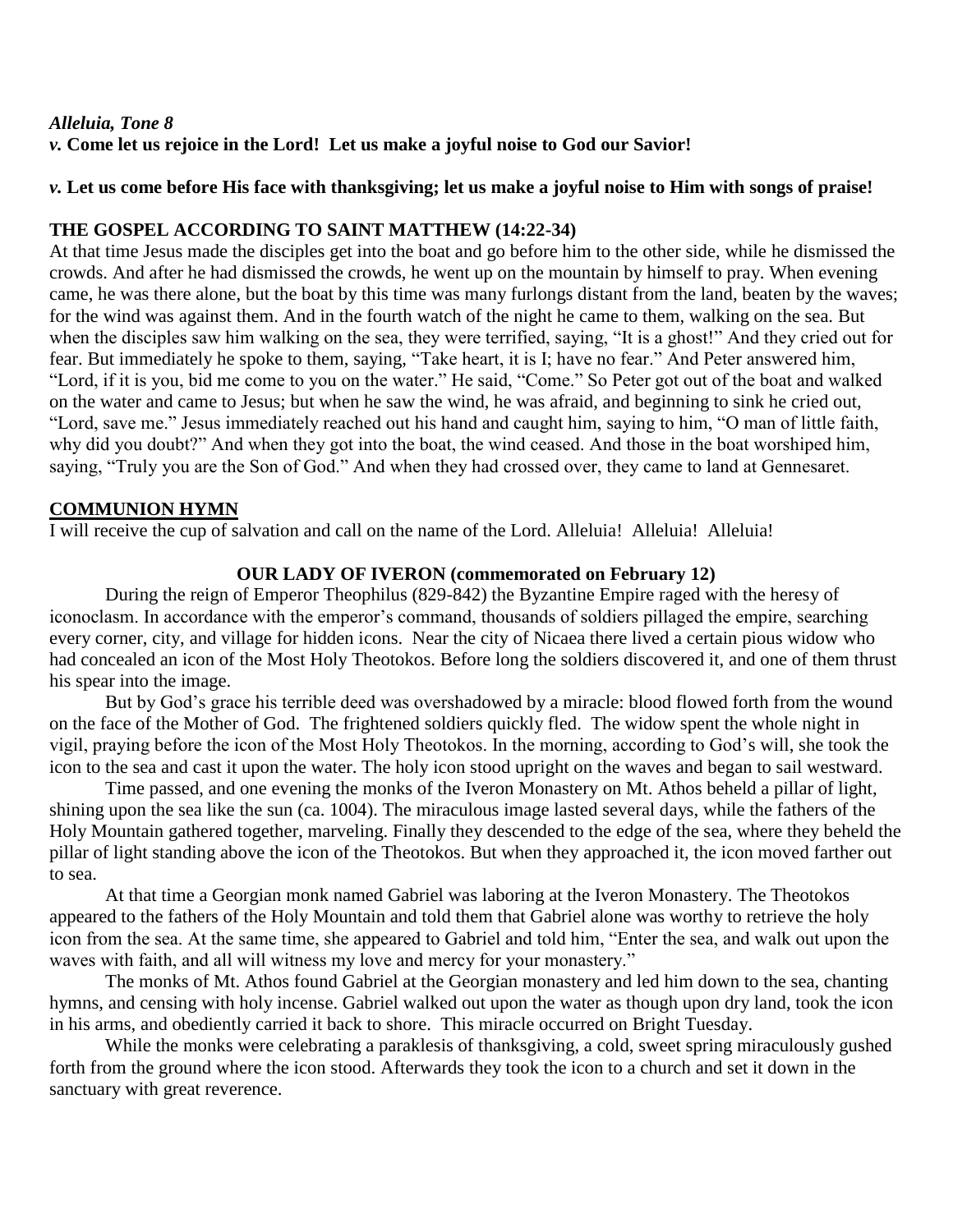But the next morning one of the monks came to light a lamp and discovered that the icon was no longer where they had left it; now it was hanging on a wall near the entrance gate. The disbelieving monks took it down and returned it to the sanctuary, but the next day the icon was again found at the monastery gate. This miracle recurred several times, until the Most Holy Virgin appeared to Gabriel, saying, "Announce to the brothers that from this day they should not carry me away. For what I desire is not to be protected by you; rather I will overshadow you, both in this life and in the age to come. As long as you see my icon in the monastery, the grace and mercy of my Son shall never be lacking!"

Filled with exceeding joy, the monks erected a small church near the monastery gate to glorify the Most Holy Theotokos and placed the wonder-working icon inside. The holy icon came to be known as the "Iveron Mother of God" and, in Greek, Portaitissa. By the grace of the miraculous Iveron Icon of the Theotokos, many miracles have taken place and continue to take place throughout the world.

The icon is special to our parish because, like the icon, many of the founders of the parish crossed the seas to come to a new home. Fr. Raphael Biernacki of blessed memory commissioned Fr. Theodore Jurewicz to paint the icon of our Lady of Iveron which is now in the shrine which was constructed in 1981. The Sunday after Dormition was established by the late Archbishop Kyrill as the shrine feast when we celebrate the outdoor Liturgy.

ခရွို့လ ခရွို့လ ခရွို့လ ခရွို့လ ခရွို့လ ခရွို့လ ခရွို့လ ခရွို့လ ခရွို့လ ခရွို့လ ခရွို့လ ခရွို့လ ခရွို့လ ခရွို့လ

August 21, 2016

#### **CANDLE INTENTIONS FOR THE HEALTH AND BLESSINGS OF**

| Health & Blessings Nicholas & Margaret Butrie                                  | Stojan & Mira Prusac |
|--------------------------------------------------------------------------------|----------------------|
| Health & Blessings Tomka and Patsy                                             | Alex & Magda Popoff  |
| Fr. Andrew, Fr. Joe, Fr. Moses, Deacon Anthony, Aaron, Efrem, Jo Ann, Nicolai, |                      |
| Gloria, Laurie, Walt & Zina, Dorothy, Jeanette, Reggie, Ruth & Calvin, Anna,   |                      |
| Stojan & Mira, Bosa, Joseph, Helen, Ted & Marlene, Nicholas & Margaret,        |                      |
| Gladys, my family & friends                                                    | Joe Tome             |
| Health & Blessings for my family                                               | Lucy Hogg            |
| Health & Blessings for Chick                                                   | Jo Ann Havens        |
| Special Intention                                                              | Joe Tome             |

#### **CANDLE INTENTIONS FOR THOSE IN BLESSED REPOSE**

| Gladys Struble-Memory<br>-Eternal    | ⊟o∩dmar<br>. Joroth  |
|--------------------------------------|----------------------|
| Fr. Raphael Biernacki-Memory Eternal | Stoian & Mira Prusac |
| Peter Popoff-Memory                  | Alex & Magda Ponoff  |

လန္တြိုေလ့ရွိပ္ေလ့ရွိပ္ေပါ့ရွိပ္ေလ့ရွိပ္ေလ့ရွိပ္ေလ့ရွိပ္ေလ့ရွိပ္ေလွ်ာ့ ေရွာ္ေလ့ရွိပ္ေလ့ရွိပ္ေလွ်ာ့ေ

Welcome all of our friends and visitors to St. Nicholas! Please join us for fellowship, coffee and donuts in our parish hall. We are in need of volunteers to serve the remaining Sundays of this year. Please see the sign-up sheet next to the kitchen window.

**FAMILY PICNIC** will be held following the Divine Liturgy. Everyone is invited to stay!

**ANNIVERSARY BOOK** We are looking for volunteers to assist with the Anniversary Book (contacting people for ads, help format the book, etc.) Please call the office 744-0070 or email [stnicholas1916@att.net](mailto:stnicholas1916@att.net)

**IN LOVING MEMORY** We will gather at Walli's on Tuesday, August 23 at 6 pm in remembrance of Fr. Raphael. There is a sign-up sheet in the parish hall for those that would like to gather. We need a final count today.

#### **CHARITY MINISTRIES**